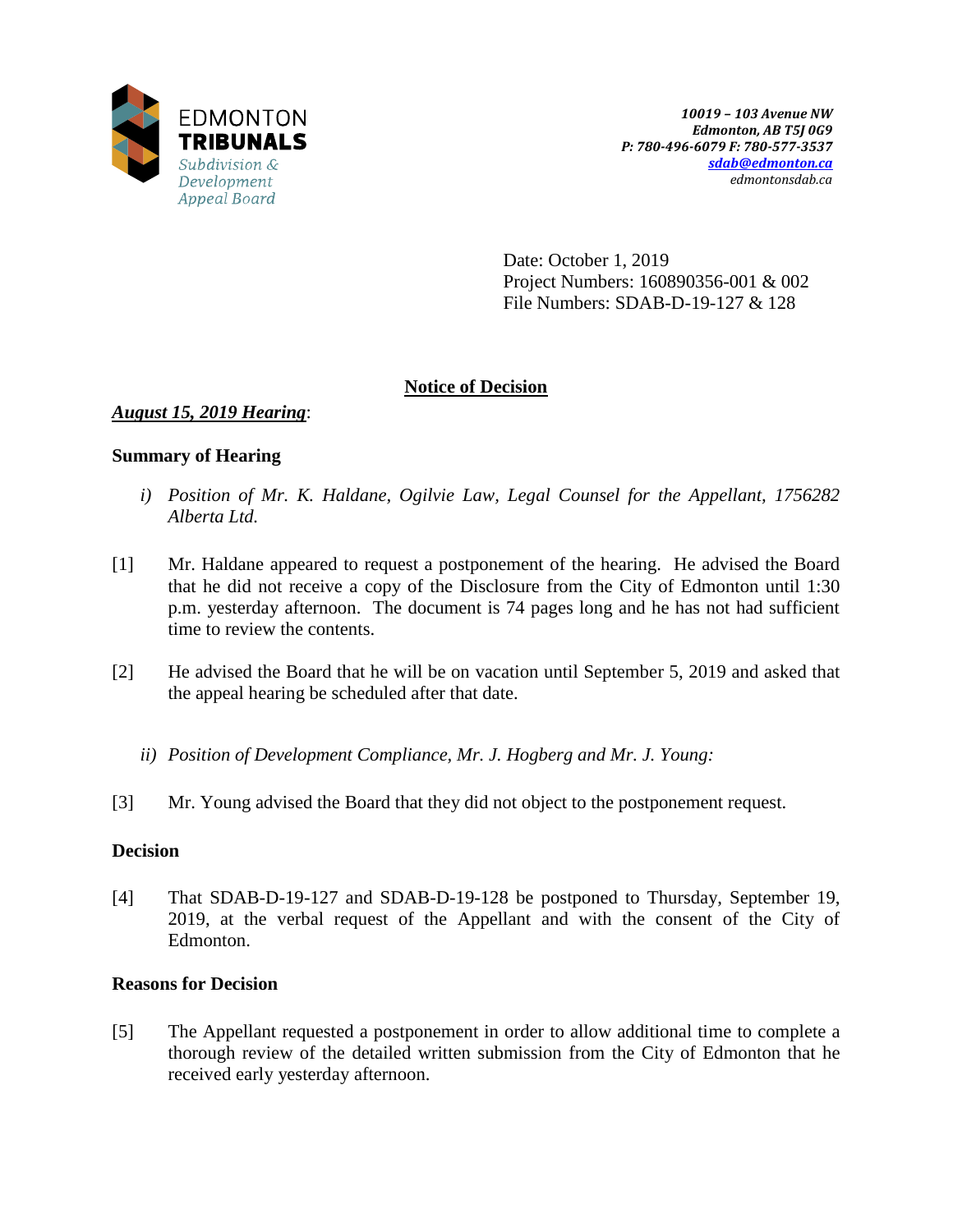[6] This is the first request for a postponement.

## *September 19, 2019 Hearing*:

#### Motion:

"That SDAB-D-19-127 and 128 be raised from the table"

[7] On September 19, 2019, the Subdivision and Development Appeal Board (the "Board") heard an appeal that was filed on July 16, 2019. The appeal concerned the decision of the Development Authority to issue the following Stop Order on June 26, 2019:

# **To comply with Orders to cease the General Industrial Use and remove all related materials by July 31, 2018.**

- [8] The subject properties are on Plan 5392AE Lots 66-68 and Plan 5392AE Lots 69-70, located at 16204 - 141 Street NW and 16268 – 141 Street NW, within the AG Agricultural Zone. The Carlton Neighbourhood Structure Plan and Palisades Area Structure Plan apply to the subject property.
- [9] The following documents were received prior to the hearing and form part of the record:
	- Copy of the Stop Orders;
	- A written submission from Development Compliance Officer; and
	- The Appellant's written submission.

#### **Preliminary Matters**

- [10] At the outset of the appeal hearing, the Presiding Officer confirmed with the parties in attendance that there was no opposition to the composition of the panel.
- [11] The Presiding Officer outlined how the hearing would be conducted, including the order of appearance of parties, and no opposition was noted.
- [12] The appeal was filed on time, in accordance with Section 686 of the *Municipal Government Act*, RSA 2000, c M-26 (the "Municipal Government Act").

#### **Summary of Hearing**

- *i) Position of Mr. K. Haldane, Legal Counsel for the Appellant, 1756282 Alberta Ltd.:*
- [13] Mr. Haldane did not include Section 643 of the *Municipal Government Act* that deals with non-conforming Uses as it is included in the Agenda.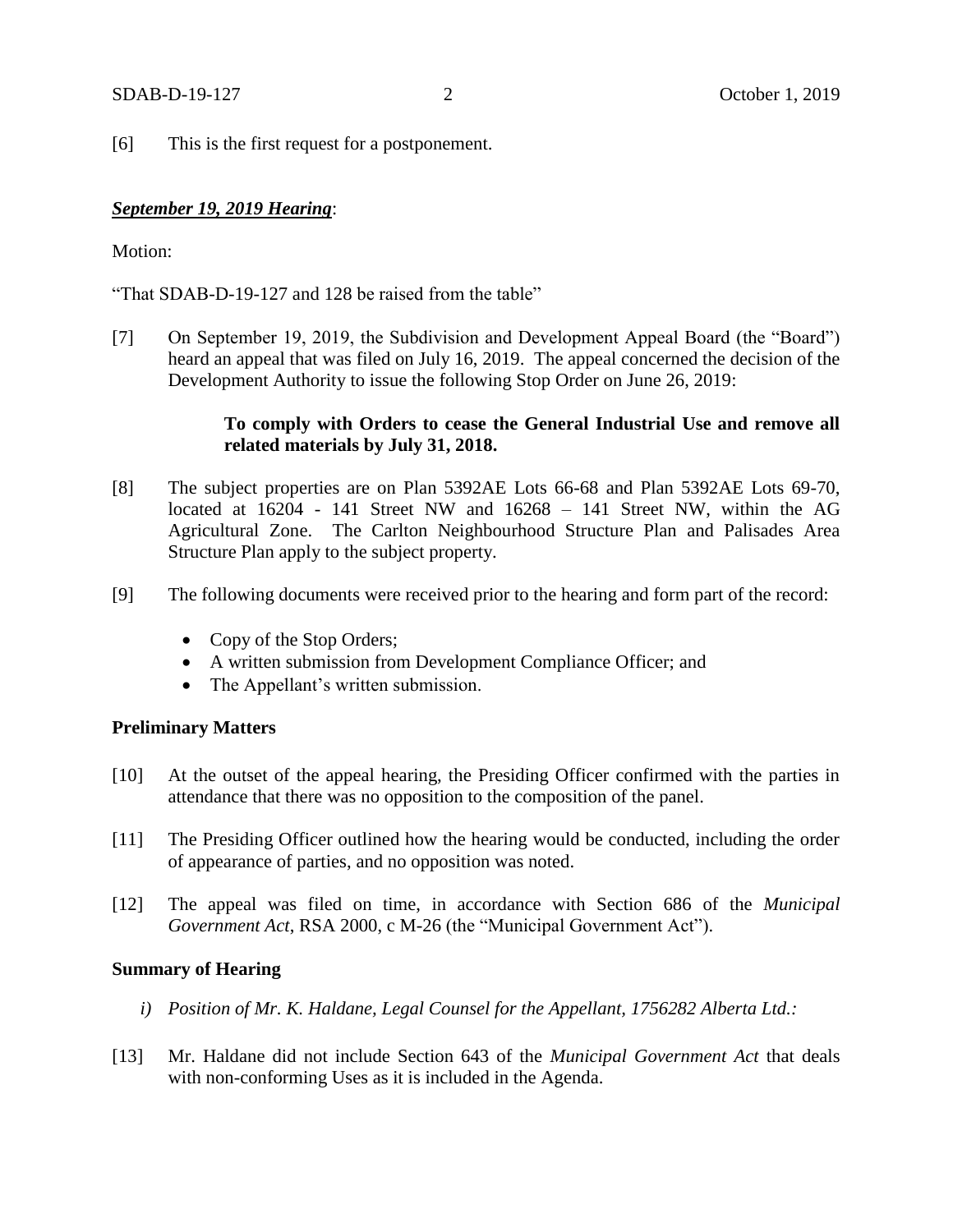- [14] His client has owned the property for approximately six years and the outdoor storage Use has taken place on the property for the entire time.
- [15] He referred to TAB 1 of his submission, a copy of the Stop Orders.
- [16] He referred to TAB 2 of his submission, a copy of the subdivision plan showing the properties under appeal outlined on the plan. There are two titles for lots 66, 67, and 68, which is the south parcel. Lots 69 and 70 have separate titles.
- [17] He referred to the Site Plan showing that there is a Government road allowance and a railway to the west. The CN rail line was acquired in 1929.
- [18] The tenants on the property include a concrete company that was incorporated in 1976. He spoke to the principle of the company who indicated they have been storing concrete forms on the property for over 30 years.
- [19] He referred to TAB 2 of his submission, a map showing that the property is zoned AG Agricultural Zone. The north parcel, Lots 69 and 70 are being used for outdoor storage Use.
- [20] He referred to Tab 3 of his submission, aerial photographs that were taken in May 2017, showing the Use for the storage of concrete forms.
- [21] The photographs taken in May 2015 show the same Use as in 2017.
- [22] A permit application was made to demolish the residence on the property in 2013 or 2014.
- [23] In 2012, a residence is shown on the south parcel with the rest of the property being used for the storage of concrete forms.
- [24] In 2007, the property is being used for storage.
- [25] The aerial photograph shows the CN rail line and 141 Street west of the subject Site and what appears to be outdoor storage in May, 1983.
- [26] The September 30, 1981 photograph shows the outdoor storage taking place on the subject Site.
- [27] There are other buildings in 1981 but there is storage of industrial items.
- [28] The *Land Use Bylaw 5996* was replaced with the *Edmonton Zoning Bylaw 12800* after the last photograph was taken.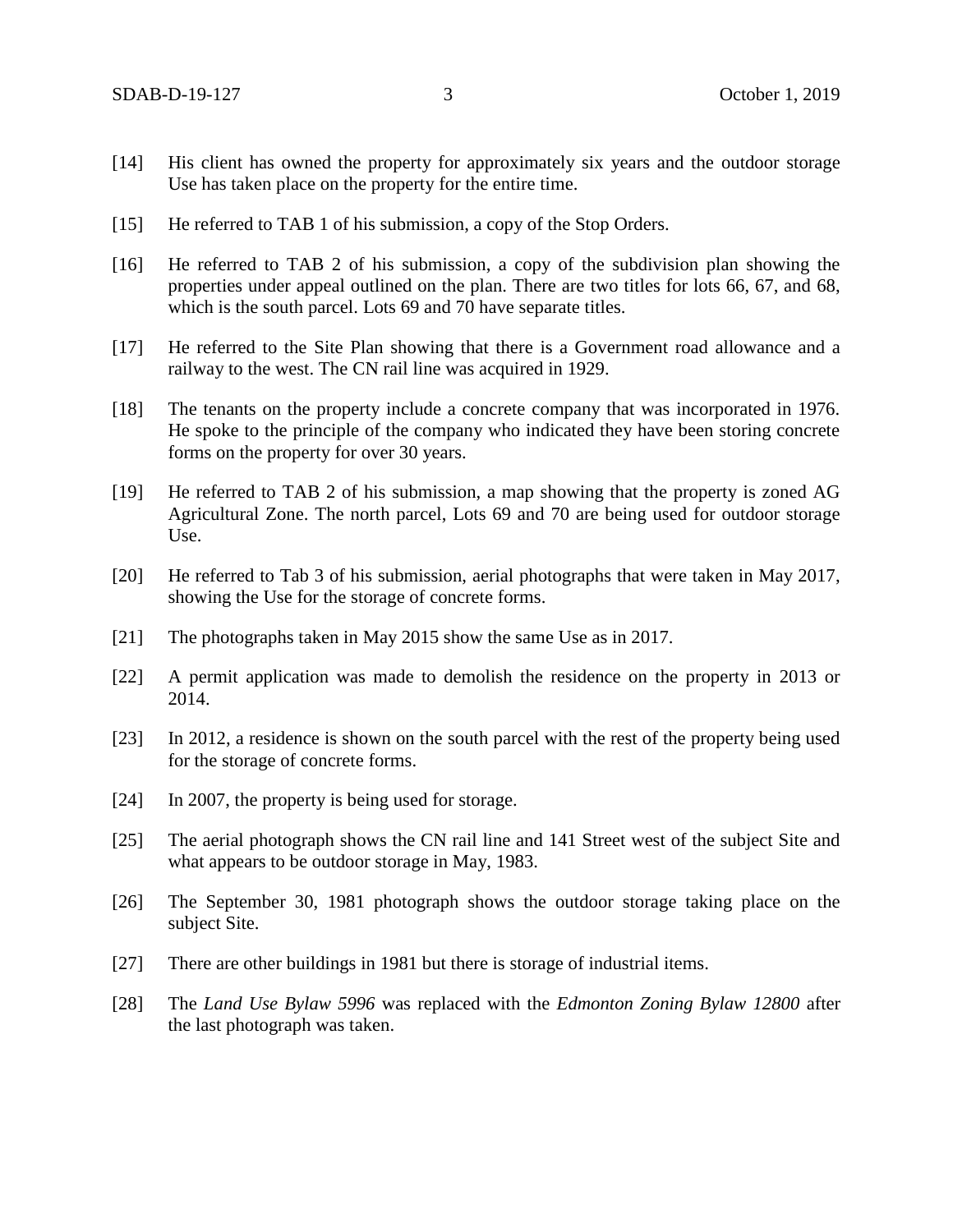- [29] He referred to TAB 4 of his submission, an excerpt from *Land Use Bylaw 5996* that incorporates by reference the Land Use Bylaws of surrounding municipalities that were annexed into Edmonton in January, 1982. This included the subject property that was in the Municipal District of Sturgeon. He was not able to get a zoning map prior to 1982, so the earliest map he could get was February, 1982.
- [30] He referred to TAB 5 of his submission, an excerpt from the Zoning Map 5996 that governed Edmonton until it was replaced in June, 2001. South of the subject Site is zoned AG Municipal District of Sturgeon that was the governing land use until *Edmonton Zoning Bylaw 12800* replaced *Land Use Bylaw 5996*.
- [31] He referred to TAB 6 of his submission, showing that Outdoor Storage was a use on the land until 2001. If a permit was issued for the use of storage taking place on the property for approximately 40 years, it is a non-conforming Use.
- [32] He referred to TAB 7 of his submission, an excerpt from the Planning Law and Practice in Alberta that outlines the Burden of Proof.

*…..once, a breach of the current rules has been proved, the evidentiary burden shifts to the alleged violator to produce evidence showing that his is a nonconforming use or building within the meaning of s. 643.* 

*…that effect, he runs a grave risk of being found guilty of the infraction. However, if he produces sufficient evidence to raise a doubt about whether his case falls within s. 643, that doubt should be resolved in his favour.* 

*…even in respect of matters about which the accused or defendant is in a much better position than the municipality to adduce evidence, the legal burden nevertheless remains with the municipality.* 

- [33] Here, there is a breach of the current rules given that the Use taking place on the land is not a listed Use in the AG Agricultural Zone
- [34] The burden then shifts to his client to produce evidence showing this is a legal nonconfirming Use.
- [35] If the property owner provides sufficient evidence to raise a doubt about whether the case falls in Section 643, that doubt should be resolved in the property owner's favour. To raise this doubt, they submitting that there was more likely a permit issued at some point for the Use.
- [36] If the permit was ever issued, it was before the property owner acquired the land in 2013.
- [37] The property has been used for storage for over 30 years with no known complaints.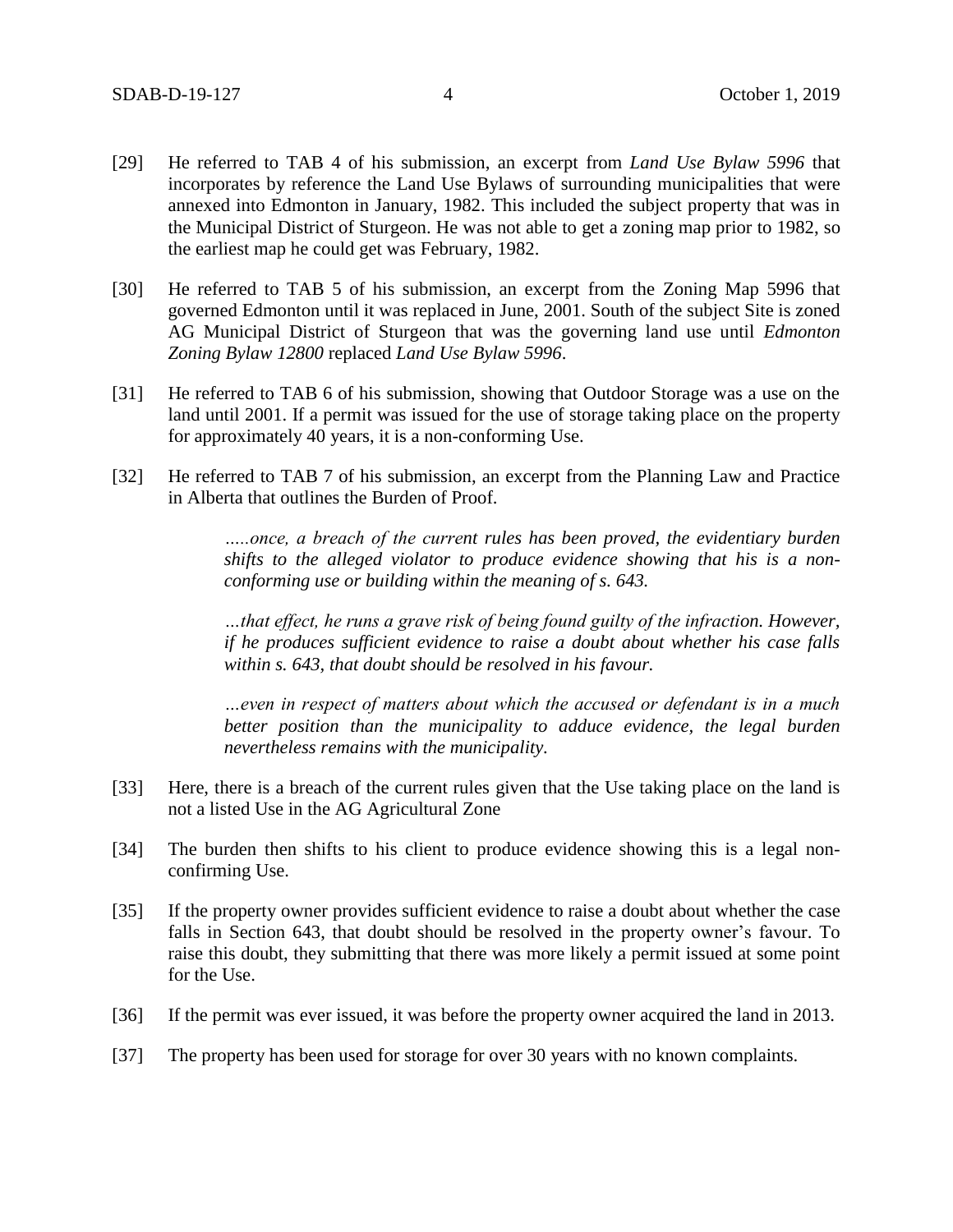- [38] The client would expect that the legal burden to prove no permit exists remains with the municipality.
- [39] He referred to TAB 8 of his submission, an Alberta Court of Appeal decision, *Emeric Holdings Inc. v. Edmonton (City),* 2009 ABCA 65 dealt with a parking lot. The city was the owner of the land and no requirement that a permit be issued for the Use.
- [40] A permit must have been issued as the Use has been taking place on the subject Site but they cannot find it since the property owner has not owned the property the entire time.
- [41] He referred to TAB 8, page 42, paragraph 14 of the Alberta Court of Appeal decision that reads:

*As I see it, the first question is whether the Appellant proffered sufficient evidence to satisfy the evidential burden as to whether a development permit ever issued…*

- [42] The Use has been taking place on the subject Site for over 30 years and they believe a permit was issued.
- [43] He referred to TAB 9 of his submission, an Alberta Court of Appeal decision, *Town of Stavely v. Fern Brothers, Stacey and Credit Foncier Trust Company,* 1987 Carswell Alta 272 that reads:

*…a discontinuance requires an element of intention. It is true the owners here were not using the property for residential purposes but they were striving to do so. We would not hold the discontinuance to be found in the unavailability of tenants. To so hold would work a grave hardship on a landowner who had a right to continual lawful use, but is precluded from actual use by circumstances beyond his control.* 

*In our opinion, what is required is a bona fide intention to use the premises and actual use so far as is practicable.*

- [44] In that case, the developer could not find a tenant so the Use that was non-conforming was discontinued for a period of time until a tenant could be found.
- [45] The intention remained to operate the use and limited by the circumstances, the nonconfirming Use persisted on the site.
- [46] Under Section 643, if the Use is discontinued for 6 months you no longer have the Use.
- [47] The Appellant submits that the intensity has changed and the amount of space occupied by the industrial goods being stored there has changed over the years. However, the intention was to always operate the site for that purpose.
- [48] He referred to SDAB-D-15-057, a Board decision for a sign.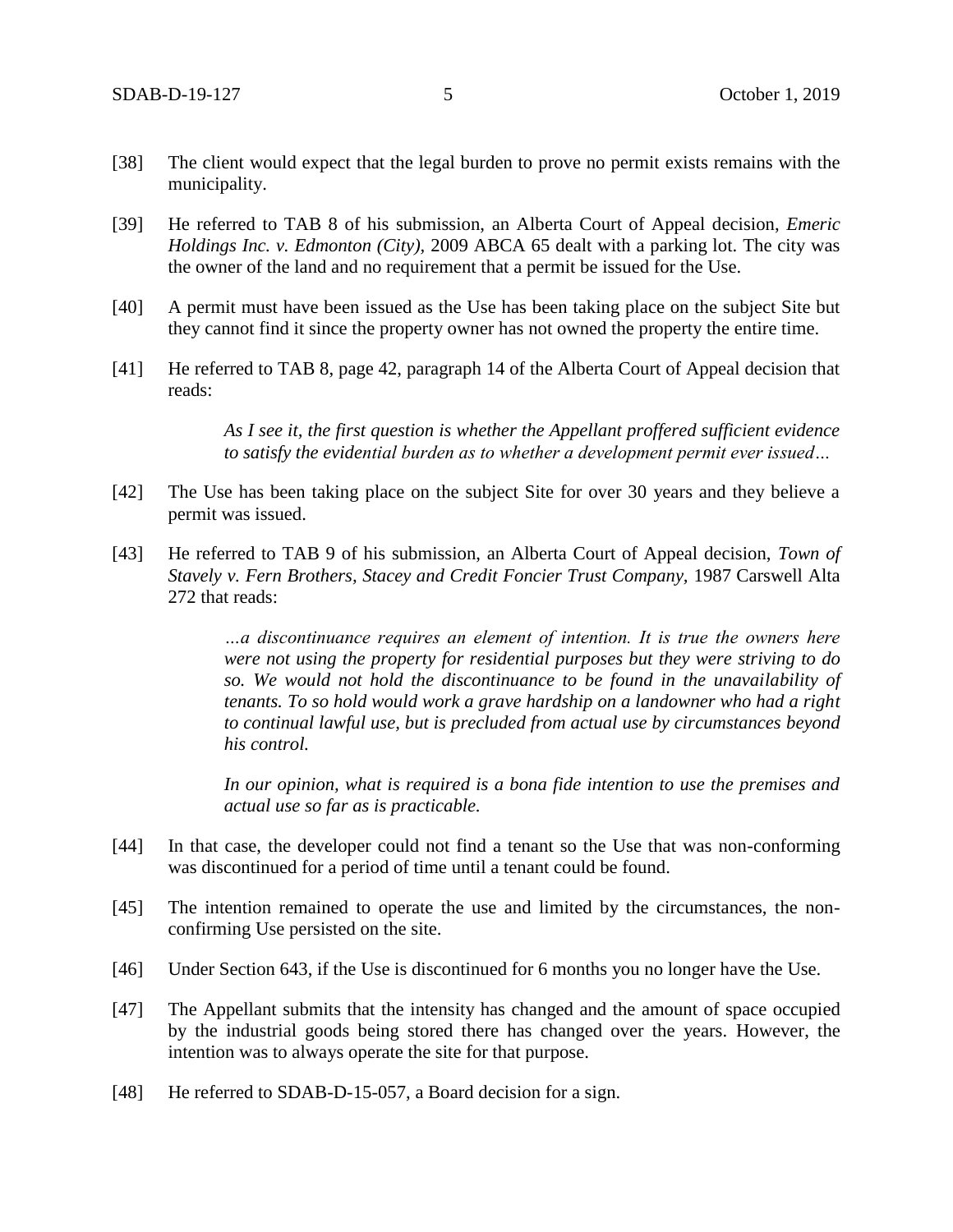- [49] He referred to the 2015 SDAB decision to show how it is not an uncommon occurrence for permits going missing. They did a permit history on the site and only found a demolition permit for the residence.
- [50] In the 2015 SDAB Decision, the issue was varying the distance between signs.
- [51] In that decision, the Development Officer indicated the Superboard does not necessitate a variance as it has no valid permit.
- [52] He referred to his submission showing a Violation Notice dated March 10, 2015. The Order states:

…..the Applicant is to obtain a Development Permit for the Freestanding Offpremises Sign or remove it from the Site.

- [53] He referred to a 1988 SDAB Decision (DAB/88-435) in his submission. In the decision, the Board approved the proposed Sign.
- [54] The sign was a General Advertising Sign and in 1988 there was no time limit on sign permits. There was a category for temporary signs but that was a separate use and not for a general advertising sign which was governed by a different section.
- [55] The requirement of that section was to remove a sign before the expiry date but there was no general rule for the expiry date. In the Board's decision, there was no expiry date for the permit that was issued.
- [56] In the 1988 decision, the sign is located approximately at 70 Street and Yellowhead Trail in the CN right of way. The Stop Order, approximately 17 years later, the sign is listed at 12520 - 66 Street and he has confirmed that this is the same sign.
- [57] That shows the City cannot always find permits, and in this instance, the permit could have been issued while the property was in the Municipal District of Sturgeon.
- [58] He contacted the Municipal District of Sturgeon show indicated they could not search permits by address or legal description.
- [59] In the Development Compliance Officer's (DCO) submission, in the key considerations, they state that all options have been exhausted.
- [60] In his opinion, all options to gain a permit or change zones can never be exhausted. They could rezone or make other applications.
- [61] In the DCO's written submission, in the key considerations, they state that a check with the County confirmed that any permits granted to site pre-annexation have been sent to the City of Edmonton which, when searched did not reveal any pertinent documents.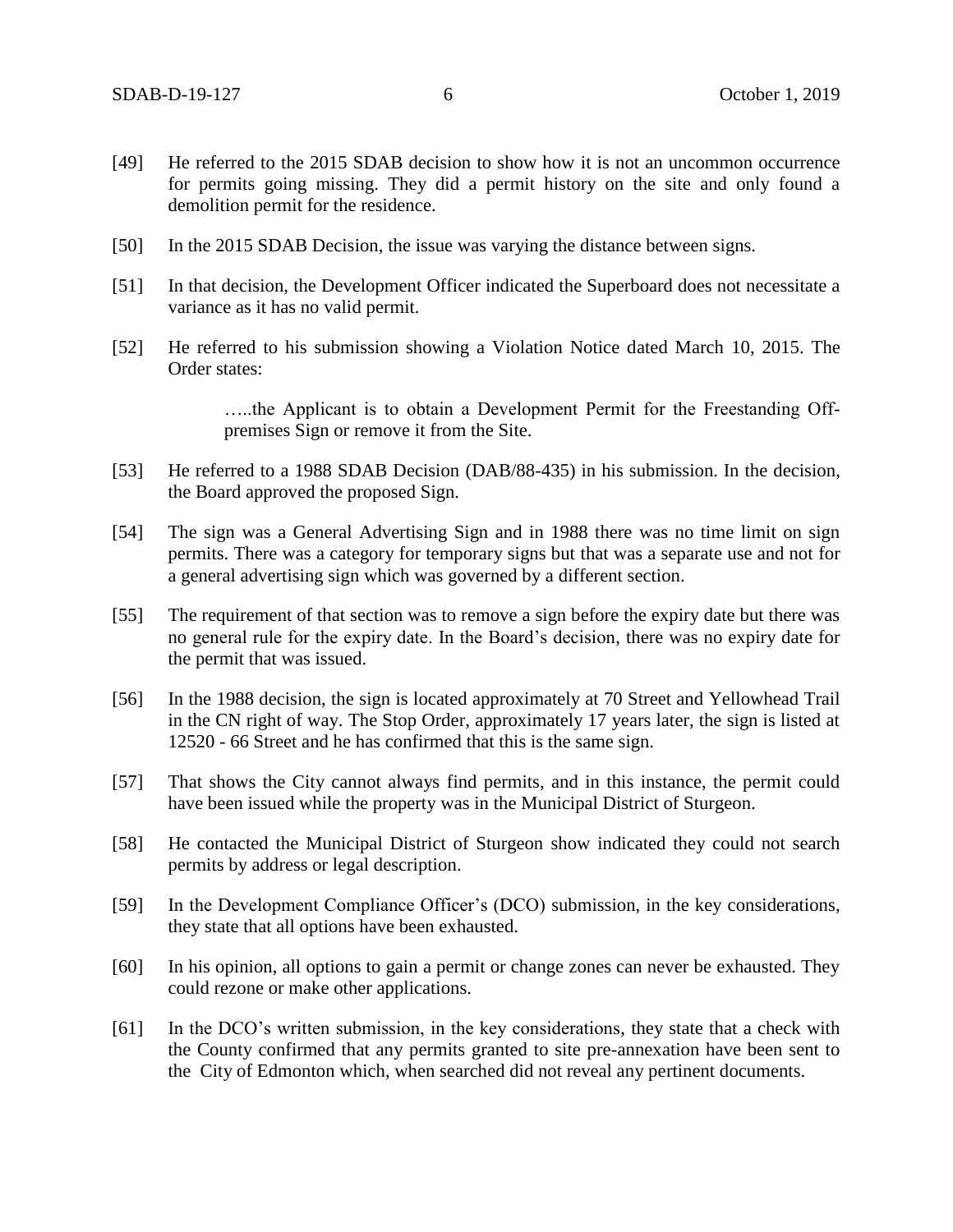- [62] He questions the reliability of the County's records that were sent and probably going back before the annexation in 1982.
- [63] Even with the sign permit in the 1988 SDAB decision, the permit was not found 17 years later.
- [64] There have been several changes to the ownership since the permit was likely issued.
- [65] Section 643 exists for a reason and the Law in the Court of Appeal Decision in *Emeric Holdings Inc. v. Edmonton (City),* 2009 ABCA 65 and the wording in Planning Law & Practice in Alberta is there for a reason. This is to protect the development rights of subsequent owners who may be in the position like his client having the municipality say there is not permit for what has been ongoing for several years.
- [66] The Use has been ongoing on the subject Site for over 30 years with no known complaints until his client owned the site.
- [67] The titles on all of the adjacent properties were issued after 2001, after the use was taking place on the subject Site.
- [68] The use was there when the homes were developed.
- [69] In his opinion, there was a permit for this Use which is a legal non-conforming Use.
- [70] Mr. Haldane provided the following information in response to questions by the Board:
	- a. He confirmed that his client has not applied for a development permit.
	- b. His client was in the process to rezone the property but did not move forward with that due to economic reasons.
	- c. There was no discussion with the City to continue the Use and clean the property. His client would be agreeable to a condition imposed by the Board to clean the property.
	- d. The parcels west of the subject Site is zoned IM Medium Industrial that has large warehouses on the sites. He could not confirm is there is anything similar to the Use on the subject Site.
	- e. The properties east of the subject Site are residential acreages.
	- f. He could not confirm what the definition of Outdoor Storage was in the Municipal District of Sturgeon Bylaw.
	- g. The distinction between Permitted and Discretionary is the Permitted Use can take place on the site as of right if it complies with the regulations. If it is Discretionary, the Development Officer or the SDAB could refuse the Use if they find it is not appropriate.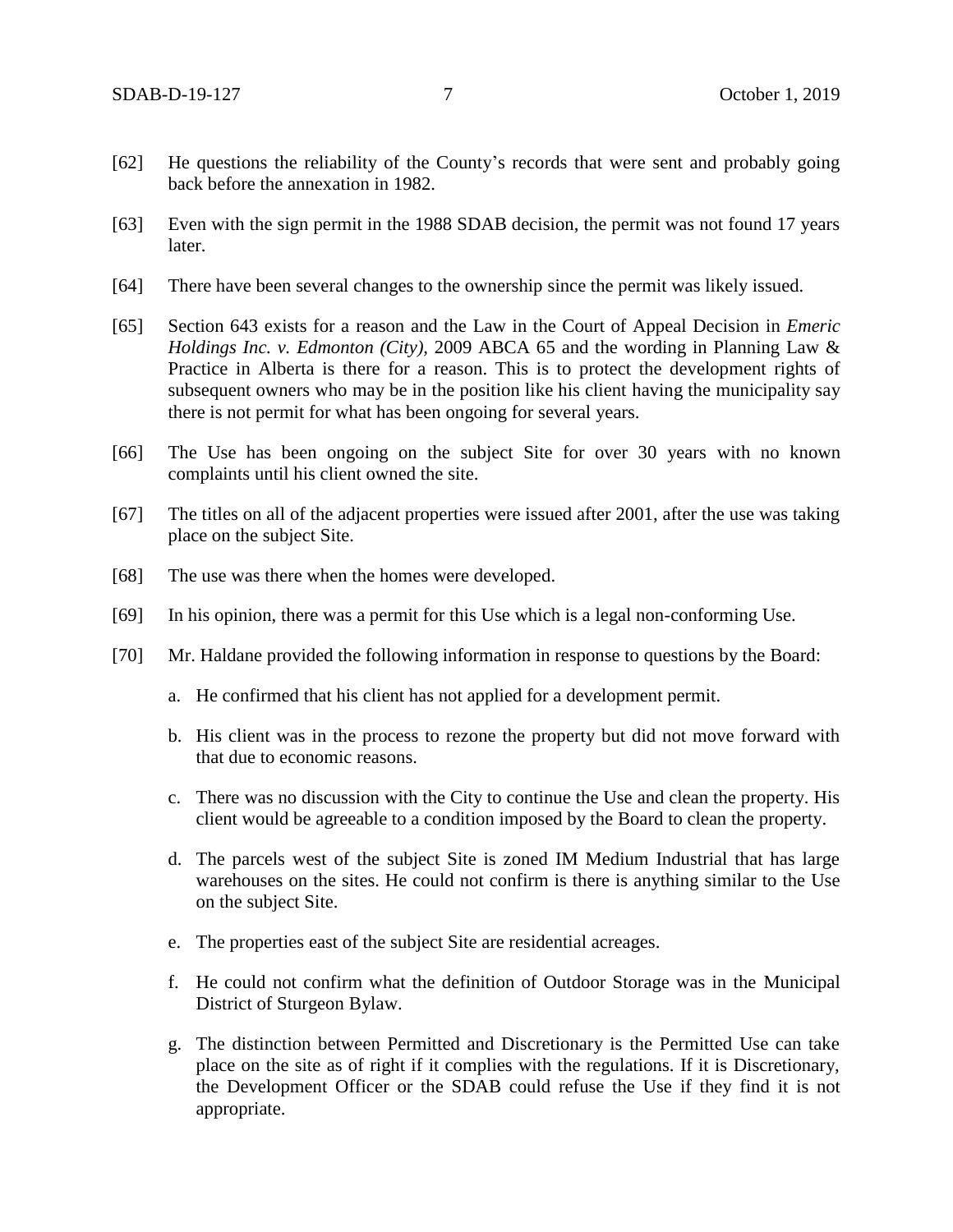- h. They have been using the whole site for the purpose of this Use.
- i. If there was a permit for the whole site for all 5 lots for industrial storage, that would have been replaced by a permit for the residence. That area for the residence cannot have the storage Use on it. It would have ceased using that area for storage and lost the non-confirming Use for that portion of the land.
- [71] He could not confirm what Use is taking place on the properties shown in the 1981 photograph. The residence in the photograph is a Permitted Use.
- [72] There could have been a residence and outdoor buildings on the properties.
- [73] They have no issue with the Stop Order other than they believe it is not correct as a permit was issued years ago.
- [74] If the Board finds the Stop Order was issued correctly, they are requesting an additional six months for his client to relocate the business.
	- *ii) Position of the Development Compliance Officer, Mr. J. Hogberg and Mr. J. Yeung*
- [75] A General Industrial Use is not a listed Use in the AG Agricultural Zone. A development permit application would be refused.
- [76] They do not believe the fees were paid during the rezoning process and would not be valid.
- [77] They met with the property owners several times at the subject Site and provided them with options laid out in the current Order and the 2016 Order. They are aware that the Use is not allowed and they would have to change the land use designation.
- [78] They were notified by complaints from the adjacent land owners regarding the Use of the lot. The file was started in 2014.
- [79] If a development permit is granted, screening and landscaping enhancements are part of the development permit conditions. The Use is not permitted so the option to change screening and visibility improvements are not discussed.
- [80] The industrial nature of the lot does not fit in with the Statutory Plans. They would need to rezone the property and amend the plans as well. The Neighbourhood Structure Plan (NSP) designates this land for low density residential that would be part of the rezoning application and would accompany an application to amend the NSP as well.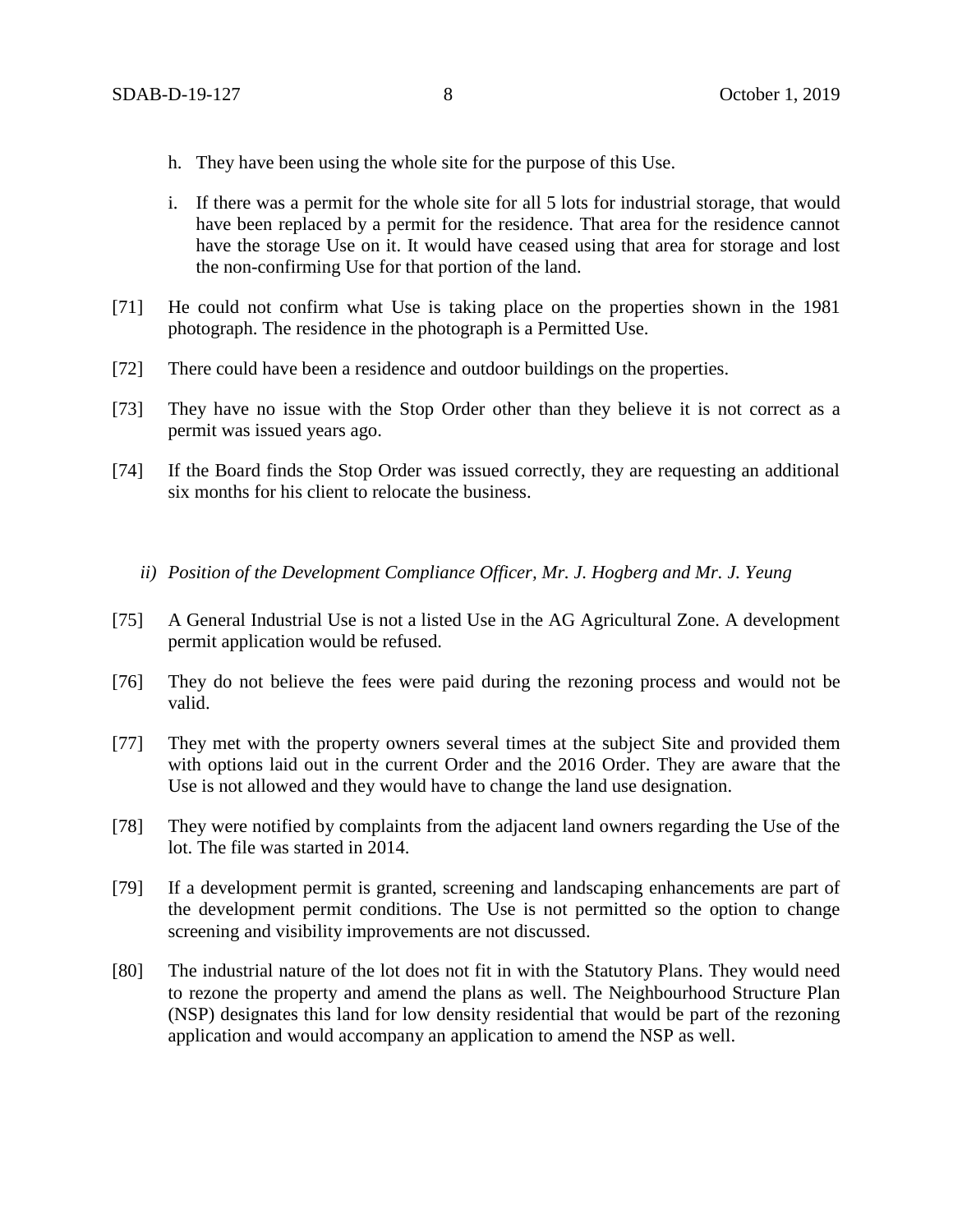- [81] The Appellant has already explored the rezoning option and did not follow through with the process. They are not leaving that as an option for them to explore rezoning and continue operating. If they apply for rezoning, they would need to cease the Use until they have approval to get a permit once the rezoning is complete.
- [82] The Appellant was aware of the issues since 2014. They explored the reapplication and rezoning process with the Appellant but they did not follow through. They are expected to cease the Use on the property until it is legalized.
- [83] They confirmed that the houses east of the subject Site were there when the property was being used for Agricultural Use.
- [84] They did not review the entire railway line to see if there are other industrial uses in the area. The lots southeast of the subject Site are zoned IM Heavy Industrial which would allow Industrial Uses on those lots.
- [85] They do not believe the subject Site has always been used as Agricultural.
- [86] With regard to Section 643, Non-conforming Uses, a permit needed to be issued for the Use to be considered non-conforming. At the time of annexation, the records are sent over but the County and the City could not find any permits.
- [87] No permits were transferred from the Municipal District of Sturgeon to the City for the subject Site.
- [88] They are opposed to granting an extension for the Appellant to comply with the Order. The file has been open since 2014 and the Appellant has been aware for several years the Use on the property is illegal. In their opinion, they have been given several extensions.
- [89] The Appellant talked about raising doubt. That is not legislation and nothing the Board is bound by. The Board is not bound by precedence.

#### *iii) Rebuttal of the Appellant, Mr. Haldane*

- [90] In TAB 3 of his submission, the aerial photograph take in May 2013, his client acquired the title transfer in that year.
- [91] The aerial photos show what is on the property at that time.
- [92] The house on the corner is not present in 2007 but is in the 2012 photo.
- [93] In the DCO's submission, they are saying there is no permit for the Use on the property. He is here to prove that a permit existed. The permit could have been issued any time up to June 2001 and was a listed Use on the property.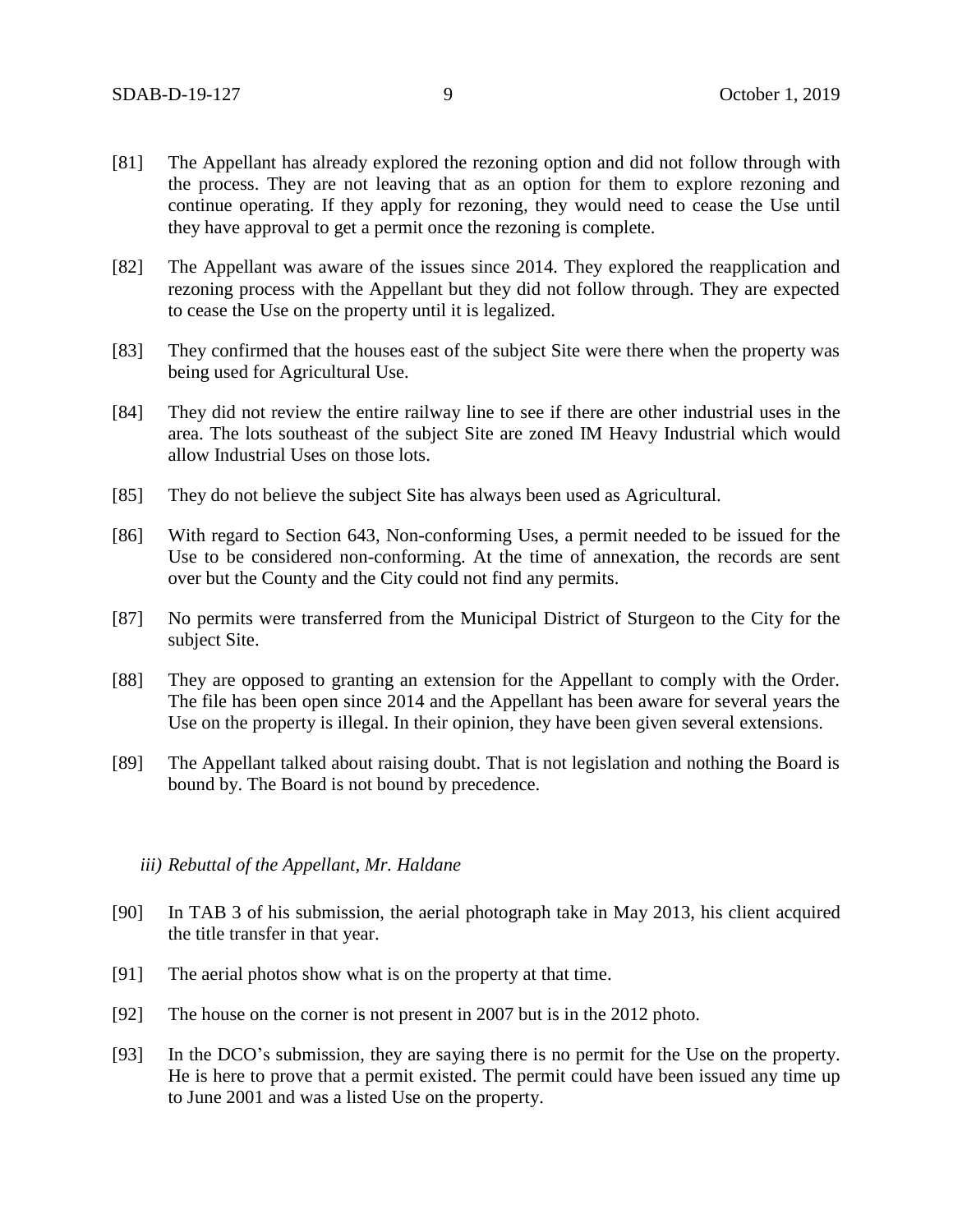- [94] When the *Edmonton Zoning Bylaw* came into effect, they lost the Municipal District of Sturgeon Bylaw. A permit could have been issued for the Use any time up to 2001.
- [95] His client was not aware that the property was being used illegally.
- [96] The property zoned DC2 Direct Development Control Provision north of the subject Site is a Religious Assembly.
- [97] The Development Compliance Officer did not find a permit for the house either just the demolition permit for the house.
- [98] Planning Law & Practice in Alberta is an authority the Board can have regard to and Court of Appeal Decisions are binding and speak to what he has spoken to.
- [99] This is the first time this matter has come to this Board for determination.

## **Decision**

- [100] The appeal is DENIED and the decision of the Development Compliance Officer is UPHELD. The wording of the Stop Order is VARIED as follows:
	- 1. Cease the General Industrial Use and remove all related materials by **April 1, 2020**.

#### **Reasons for Decision**

- [101] In determining an appeal from a Stop Order under Section 645 of the *Municipal Government Act* (the "*MGA*")*,* the Board must consider whether the Stop Order was validly issued under the MGA and the associated regulations.
- [102] The Board was provided with arguments that the Use is a legal non-conforming Use under Section 643 of the *MGA*. If the Appellant is correct in this assertion, it would render the Stop Order invalid as the development would then be considered to comply with planning legislation.
- [103] The Board disagrees with the Appellant that the Use is a legal non-conforming Use on the basis that it is not satisfied sufficient evidence was presented to satisfy the evidential burden that a development permit for outdoor storage ever was issued.
- [104] Legal Counsel for the Appellant relied on several historical aerial images and the Municipal District of Sturgeon *Land Use Bylaw 388/81* that was in force at the time of annexation.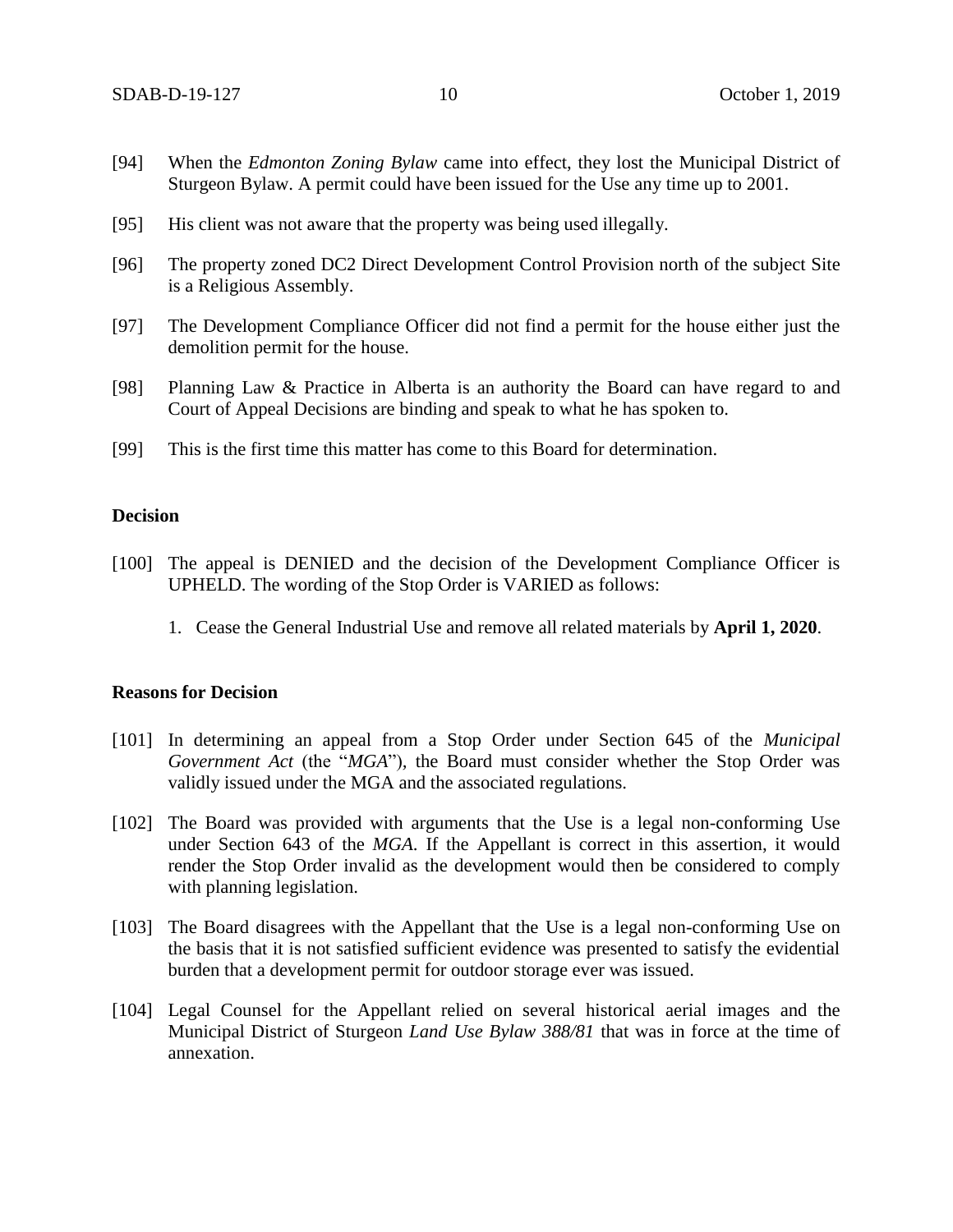- [105] Counsel submitted that these photographs provided a sufficient basis to demonstrate that the lands have been used for the purposes of outdoor storage since annexation or at some time before the City's current *Edmonton Zoning Bylaw* was implemented, removing the Use from the zone entirely.
- [106] The Board disagrees. To the contrary, the Board finds that it is more likely based on the photographic evidence that the land was used for Agricultural purposes and storage on the site is ancillary to the Site.
- [107] The earliest photograph produced by the Appellant was dated around the time of annexation in 1982. In that photograph, there appear to be 3 buildings on the site and a pronounced connection between the subject sites and the apparent farmland to the east. Based on these factors, the Board believes it is more likely that the land was being used for one of the Permitted Uses in *Municipal District of Sturgeon Land Use Bylaw 388/81,* such as farming or single family residence, than the Discretionary Use of Outdoor Storage.
- [108] The second photograph produced by the Appellant was a Google image from 2004. This image again shows conditions similar to the first image and the Board is not satisfied that there was a transition to an outdoor storage use at this time.
- [109] The third photograph produced by the Appellant is dated July, 2007. Again, it still appears that the Use was either agricultural or residential and that storage was ancillary to those permitted uses.
- [110] The earliest indication of a more intensified use of the parcel for the purposes of outdoor storage akin to the current Use on the site appears in the photograph dated May, 2012. This would be after the adoption of the current *Edmonton Zoning Bylaw* and at a time where the Use would no longer be available to the subject site.
- [111] The Board can only determine that between 2007 and 2012, the Use appears to have shifted from agricultural or residential to heavily industrial outdoor storage based.
- [112] This inference is further bolstered by the fact that a demolition permit was granted in July, 2013, for the house on the subject site. When these circumstances are considered together, the Board believes it is more reasonable to conclude that the residential Use was the true Use of the site from before annexation until it was abandoned by way of the demolition permit.
- [113] For these reasons, the Board is not satisfied that the Appellant has reached the threshold laid out in the Court of Appeal decision *Emeric Holdings Inc. v. Edmonton (City),* 2009 ABCA 65*.*
- [114] In consideration of the Board's finding that the development is not a legal nonconforming Use, the Board must then consider if the Stop Order was validly issued.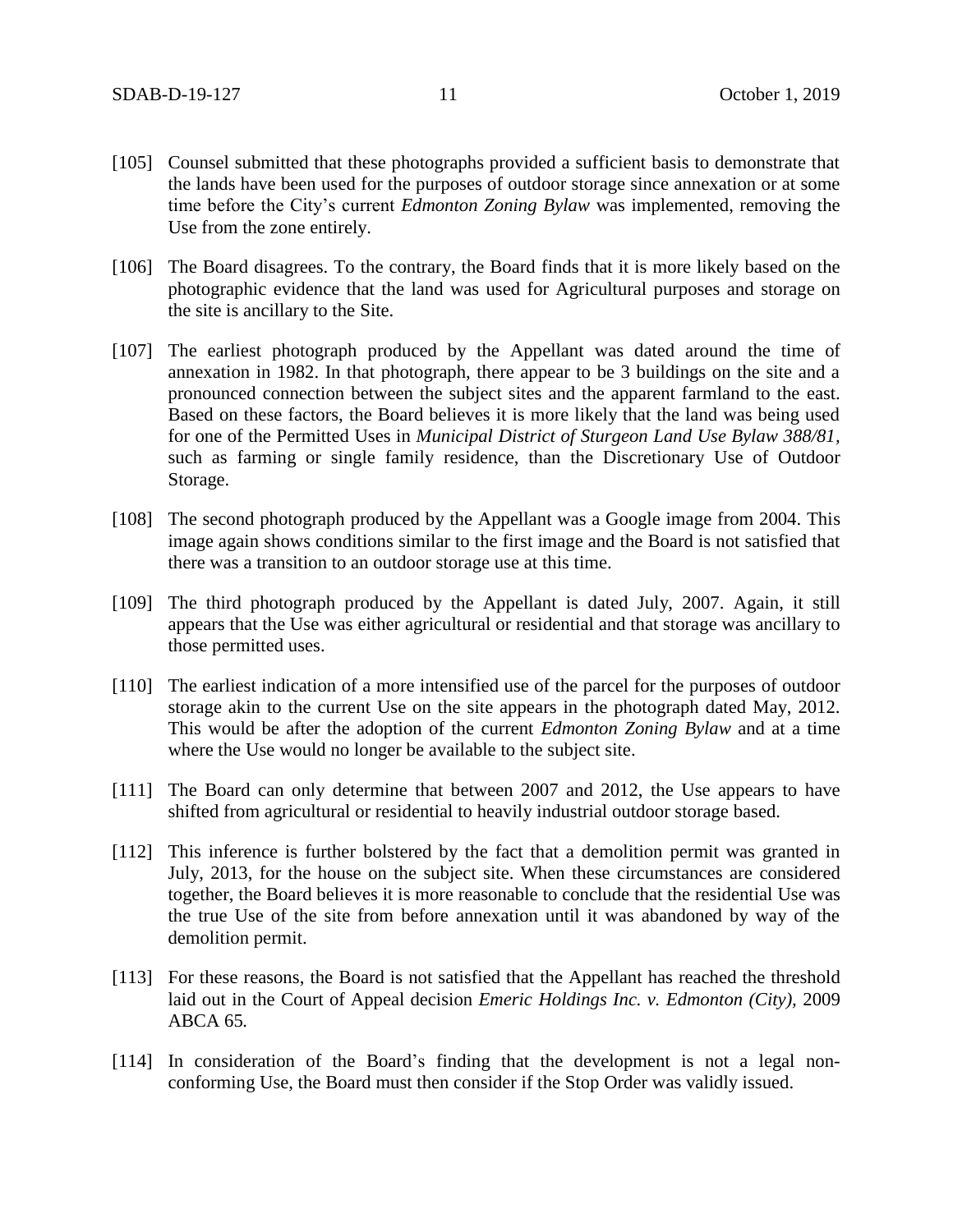- [115] The Appellant raised no concerns with how the Stop Order was issued from a procedural perspective. Therefore, in reliance on this submission and based on the materials presented, the Board is satisfied that the correct process was followed in issuing the Stop Order and that the requisite information was included in said Order.
- [116] Therefore, the Board finds that the Stop Order has been issued correctly and upholds the Development Compliance Officer's decision.
- [117] However, the Board is willing to grant the six month extension requested. This is not in any way condoning the Use that currently exists on the site. The Board has definitively concluded that the current Use is an illegal Use for the lands.
- [118] The Board's decision to grant the extension is only to allow the Appellant time to move the business activities to another location and allow the current tenants of the lands to sort their affairs. In the Board's view, these are reasonable circumstances to grant an extension to the Stop Order.

 $2H-1$ 

Mr. R. Handa, Presiding Officer Subdivision and Development Appeal Board

Board Members in Attendance: Ms. G. Harris; Mr. R. Hobson; Ms. L. Gibson; Mr. A. Bolstad

c.c. City of Edmonton, Development Compliance, Attn: Mr. J. Hogberg / Mr. A. Jabs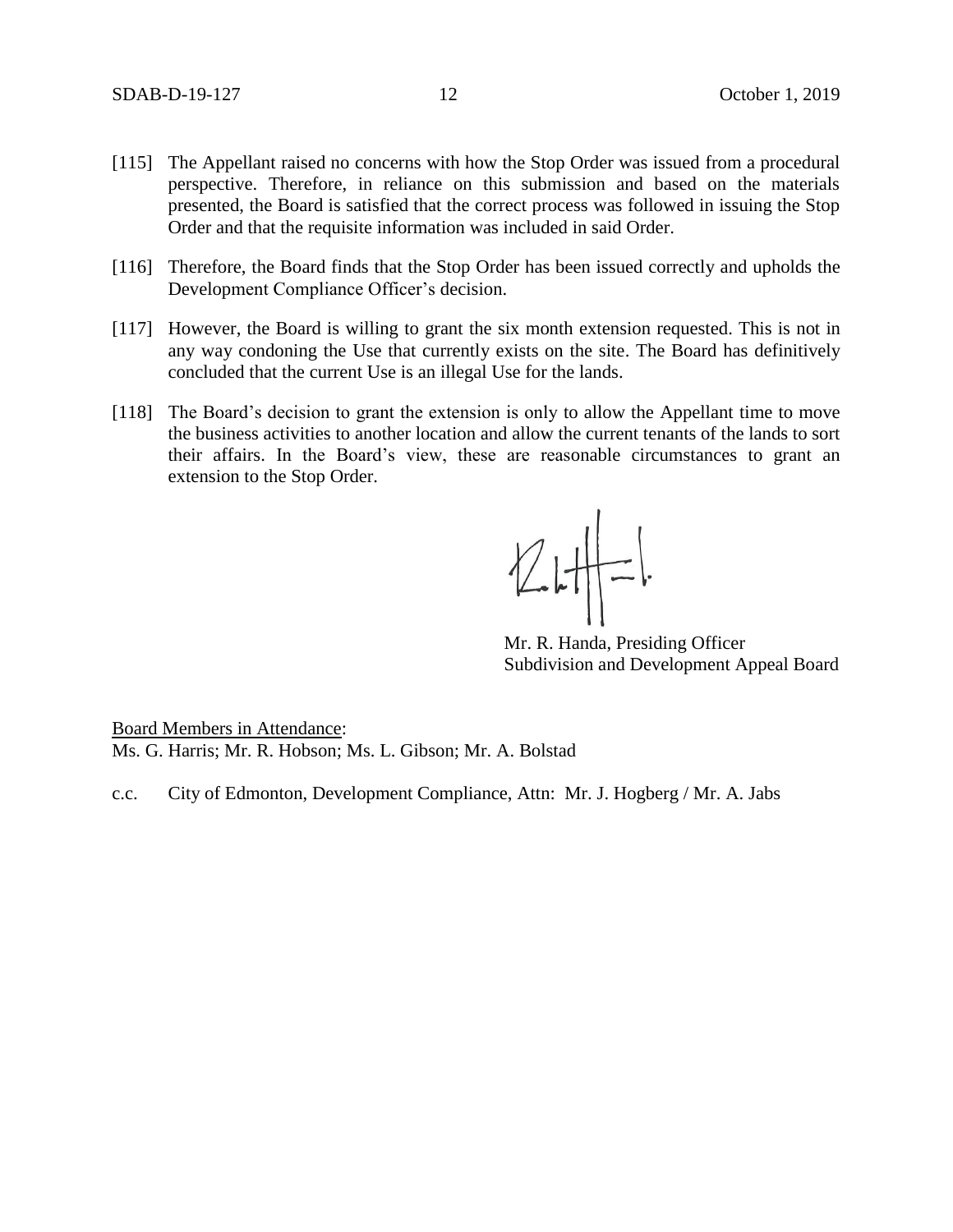## **Important Information for the Applicant/Appellant**

- 1. This decision may be appealed to the Alberta Court of Appeal on a question of law or jurisdiction under Section 688 of the *Municipal Government Act*, RSA 2000, c M-26. If the Subdivision and Development Appeal Board is served with notice of an application for leave to appeal its decision, such notice shall operate to suspend the Development Permit.
- 2. When a decision on a Development Permit application has been rendered by the Subdivision and Development Appeal Board, the enforcement of that decision is carried out by Development & Zoning Services, located on the 2nd Floor, Edmonton Tower, 10111 – 104 Avenue NW, Edmonton, AB T5J 0J4.

*NOTE: The City of Edmonton does not conduct independent environmental checks of land within the City. If you are concerned about the stability of this property for any purpose, you should conduct your own tests and reviews. The City of Edmonton, when issuing a development permit, makes no representations and offers no warranties as to the suitability of the property for any purpose or as to the presence or absence of any environmental contaminants on the property.*